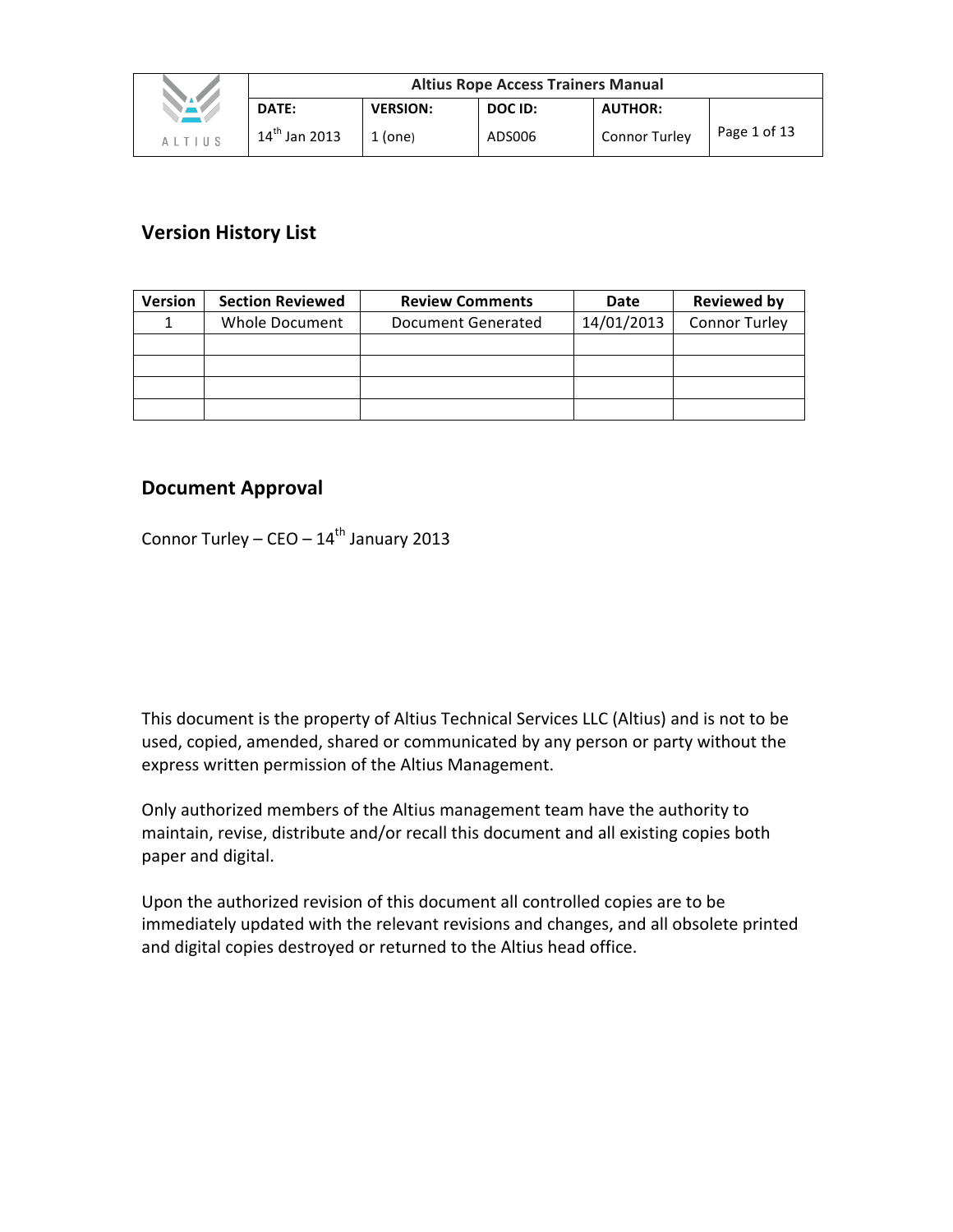|               | <b>Altius Rope Access Trainers Manual</b> |                 |         |                |              |  |
|---------------|-------------------------------------------|-----------------|---------|----------------|--------------|--|
|               | DATE:                                     | <b>VERSION:</b> | DOC ID: | <b>AUTHOR:</b> |              |  |
| <b>ALTIUS</b> | $14^{th}$ Jan 2013                        | $1$ (one)       | ADS006  | Connor Turley  | Page 2 of 13 |  |

# **Index of Contents**

Trainers must teach according to the most up to date version of the 'Altius Rope Access Trainers Manual' (ADS006) in conjunction with the most up to date version of the 'Altius Rope Access Training Manual' (ADS004) and the IRATA General Requirements.

All training shall take into consideration the safe job plan and various risk assessments including the Job Hazard Analysis carried out by the trainer.

The timetable in these notes is a suggested schedule for non-experienced trainees, however, people with different skills and/or learning styles could advance through the course at differing rates.

### **Preparation**

Arrive at least 45 minutes before the beginning of the class and work through the following items.

#### **Venue**

- 1. Complete, check and sign IRATA Form 006R and display in relevant location.
- 2. Check raining Venue Risk Assessment has been completed, is current and displayed.
- 3. Check company certification is in date (Insurance & IRATA membership) and displayed.

## **Administrative**

# It is the responsibility of the trainer to ensure all the following course specific forms are **completed.**

- 1. Training course booking sheet. Liaise with the Altius Training Manager for confirmation of payment details for trainees.
- 2. Job Hazard Analysis (JHA) for the course.
- 3. Toolbox Safety Briefing (TBS).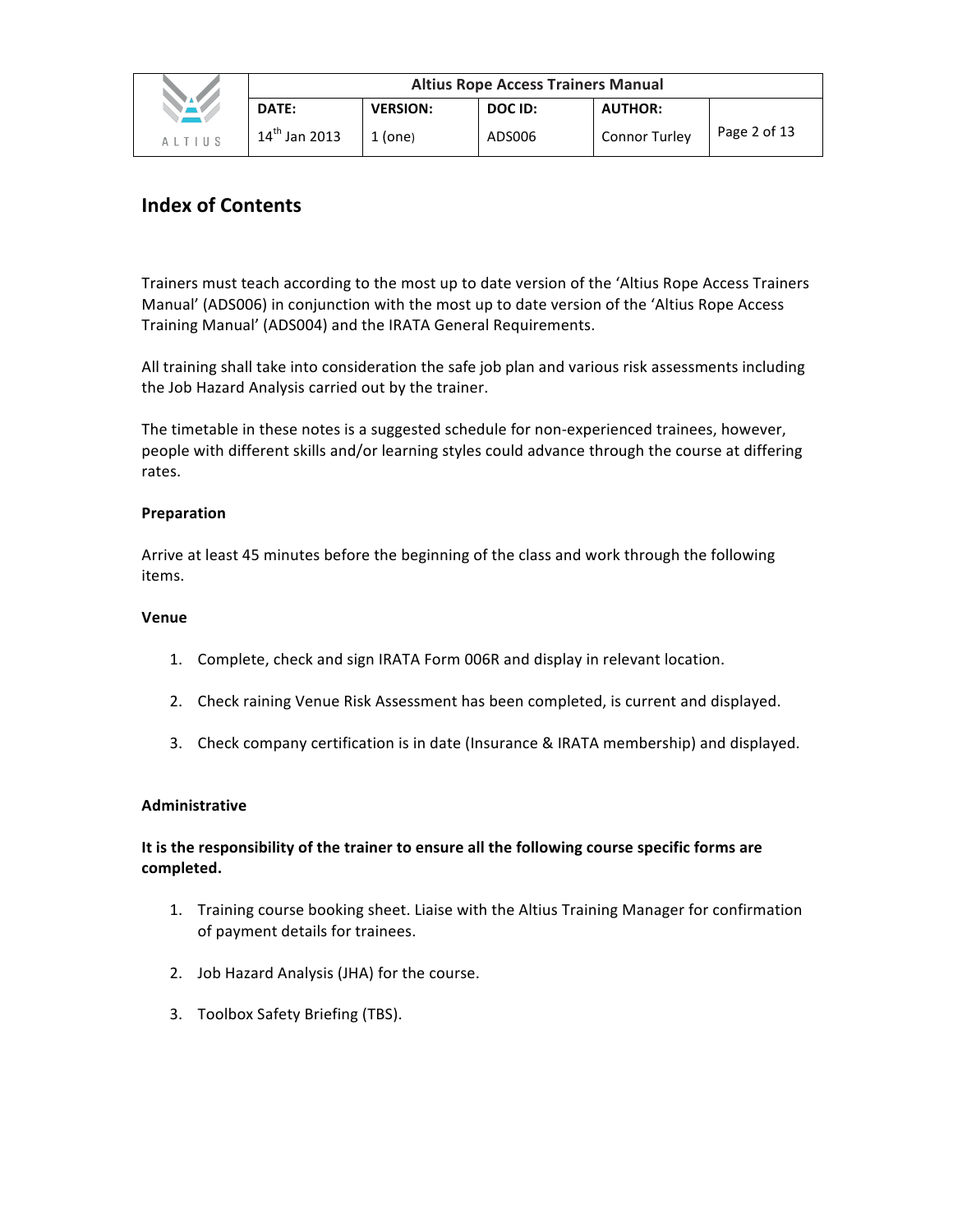|               | <b>Altius Rope Access Trainers Manual</b> |                 |         |                      |              |  |
|---------------|-------------------------------------------|-----------------|---------|----------------------|--------------|--|
| <b>TAPA</b>   | DATE:                                     | <b>VERSION:</b> | DOC ID: | <b>AUTHOR:</b>       |              |  |
| <b>ALTIUS</b> | $14^{th}$ Jan 2013                        | 1 (one)         | ADS006  | <b>Connor Turley</b> | Page 3 of 13 |  |

## **Monday (Day One)**

## **The Trainee Induction Process**

Go into the training area and turn on lights, remove any bar or locks from fire exits and check the training equipment against the manifest. Check to see the correct numbers of kits are available in individual boxes and ensure each box has the appropriate items.

Go into the training classroom and place one training manual and at each seat and pens on the table.

Get yourself the "Trainee Safety Induction" sheet, "JHA" and "TBS" and complete the relevant parts of the JHA and Toolbox talk.

When all the trainees have arrived have them fill out the form ADS005 Altius Registration Form/ Medical Release/ Altius waiver.

Start your talk by welcoming them all to the training center and telling them your name and introducing your assistant trainer if you have one. Then explain the "housekeeping" rules starting with the fire alarm procedures, the location of the first aid station, location and rules surrounding the smoking area and the location of the toilets and kitchen.

After this, tell them all about IRATA including how long they have been running and how and why they started and how it became an international organization. Then move on to explain how the training and assessment works and the role of the assessor and how the week will run including rough guidelines on time and duration of breaks and lunch and what time you expect the day to end. At this point explain that should you feel that you need a little extra time you would like to shorten the breaks rather than extend the day and ask them if they are ok with this. 

Ask if they have any questions.

Following on from this tell them more about yourself including your working history and how you came to be in a position to train them. This is your first opportunity to start forging trust between you and the candidates by you clearly explaining your skills, experience and qualifications. Explain to the group that you have sat where they have as new people looking to get your level 1 and went from there to level 2 and then on to level 3 and then got your training ticket. Explain how you have to keep your skills current and that you do the training and assessment every three years as well. This is particularly important when you have new people to the system in the class.

When this is completed start your morning safety talk based on your JHA and Toolbox Report sheets. When this is completed ask if anyone has anything to add and if not pass around both forms to be signed by each candidate.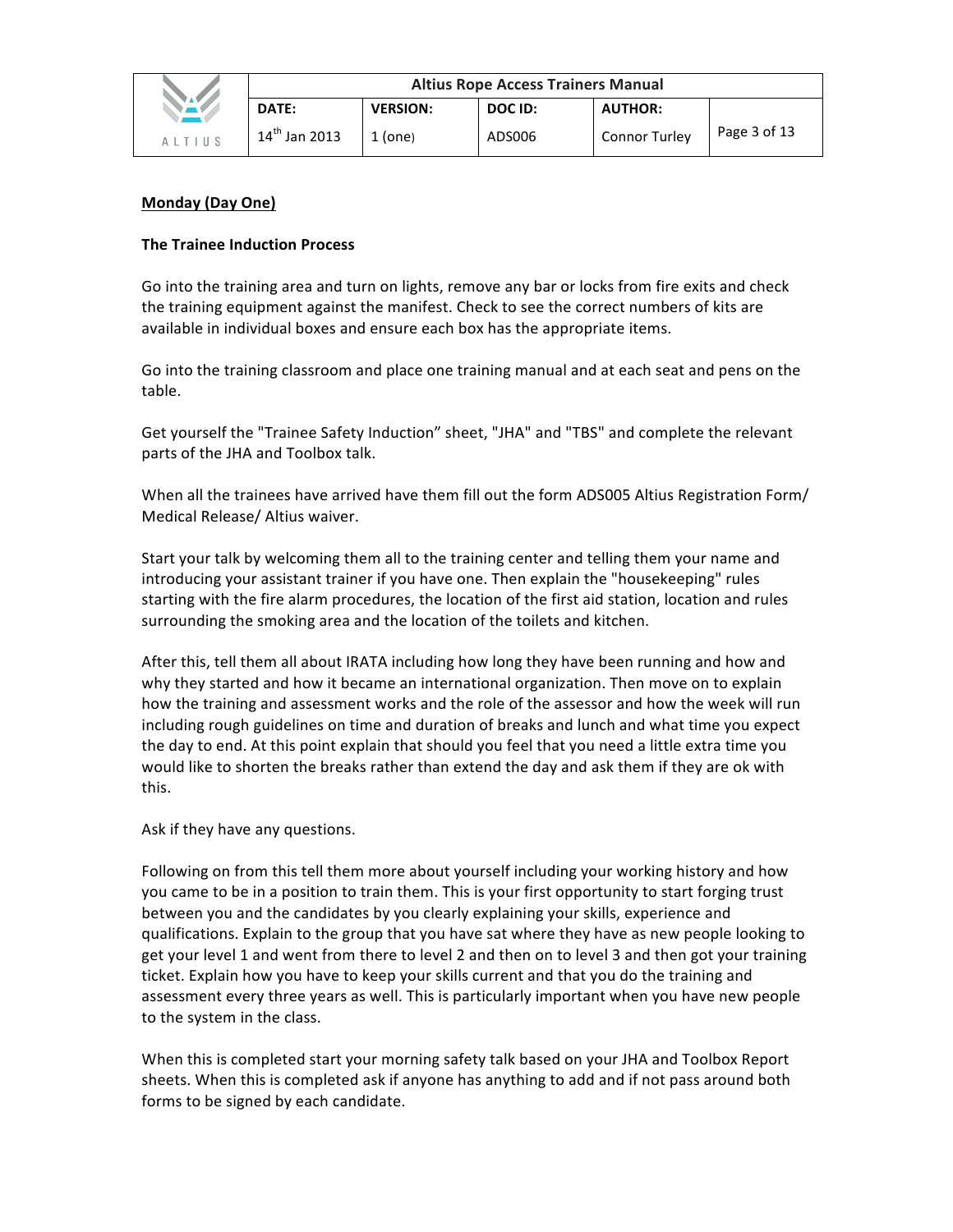|        | <b>Altius Rope Access Trainers Manual</b> |                 |         |                |              |  |  |
|--------|-------------------------------------------|-----------------|---------|----------------|--------------|--|--|
|        | DATE:                                     | <b>VERSION:</b> | DOC ID: | <b>AUTHOR:</b> |              |  |  |
| AITIUS | $14^{th}$ Jan 2013                        | $1$ (one)       | ADS006  | Connor Turley  | Page 4 of 13 |  |  |

Check upgrades and re-cert candidates log books (up to date and in date) and check eligibility for upgrade and re-certification against IRATA registrations criteria. If you have SPRAT conversion or Accelerated Entry (AE) candidates ensure that you personally have a confirmation email from the Technical Director stating that they have been approved. **THIS IS YOUR RESPONSIBILITY!**

Once this is done proceed into the training area with the trainees and invite anyone who wishes to use the bathroom to do so before we begin. If you have 2's & 3's give them a kit each and ask them build their own kits and start running through all the level one maneuvers. Get them to place strips of duct tape on the front and back of their helmets and write their names on each.

Give all the 1's their own kit bag and take one for yourself and start your training by explaining what each piece of equipment is including;

- Its name and function.
- What it standard it conforms to and how to find that information.
- How it is used including common mistakes and misuse.
- How it is inspected and what to look for.

# **PUT YOUR HARNESS ON!**

Once your harness is on invite all the trainees to do the same and move around helping them into and adjusting their harnesses. Take each individual piece of equipment and show them how it is attached to the harness setup whilst recapping briefly what is called and its function. Invite them to build their setup at the same time. Get them to place strips of duct tape on the front and back of their helmets and write their names on each.

## Level 1 Rope Access Maneuvers

Demonstrate **EVERY** manoeuvre for the level 1's whilst explaining what you are doing as well as also recapping all the steps after the demonstration is finished.

Do not use a trainee as the demonstrator, do it yourself!

Start by explaining the fundamental principles of the IRATA industrial rope access system including the double redundancy at all times via a minimum two points of contact.

Explain how to best use the karabiners that we have and how they can be weakened by cross loading or having an open gate. If you are training with auto locking karabiners ensure to emphasize to them that these are not standard across the industry and explain the differences between them and screw gates. Teach the spin-over method to lessen the chance of the karabiner coming un-done during a maneuver. Warn against fingers being trapped in the gate mechanism of the karabiner.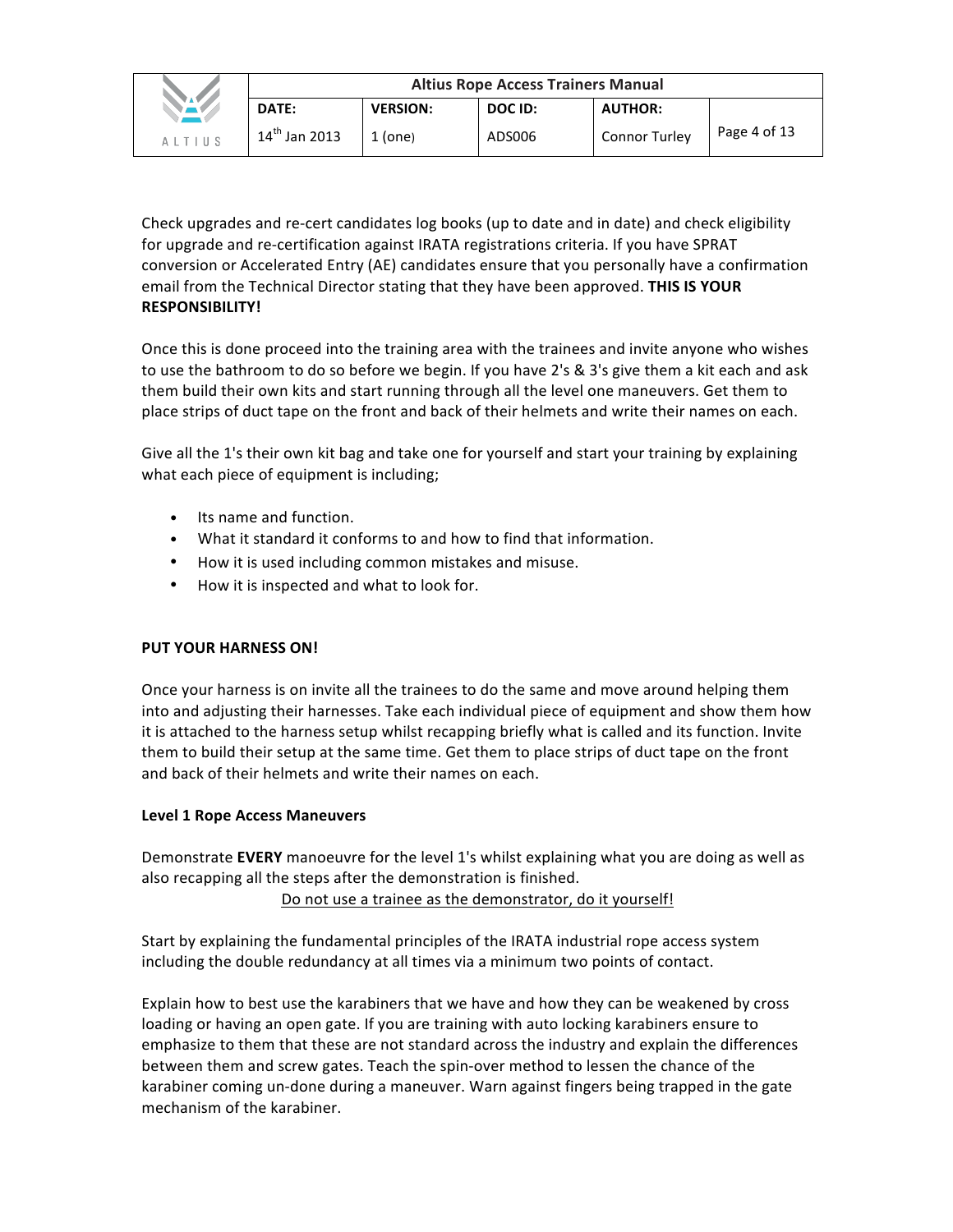|                     | <b>Altius Rope Access Trainers Manual</b> |                 |         |                      |              |  |  |
|---------------------|-------------------------------------------|-----------------|---------|----------------------|--------------|--|--|
|                     | <b>DATE:</b>                              | <b>VERSION:</b> | DOC ID: | <b>AUTHOR:</b>       |              |  |  |
| $\Delta$   T   II S | $14^{th}$ Jan 2013                        | $1$ (one)       | ADS006  | <b>Connor Turley</b> | Page 5 of 13 |  |  |

Where the SafeTec Duck or Petzl shunt are used as a back-up device the following procedure **MUST** be followed;

- The tail string on the Duck/Shunt **MUST** only be 2mm diameter cord with a maximum length of 2.5"/63mm and no knot tied at the end.
- Once the Duck/Shunt is placed on the safety rope it must not be touched directly until it is time to remove it. To move it up the rope the attached karabiner is to be used. To move down the rope hold the tail string gently between the thumb and fore/index finger and pull it. Do not hold tail string when performing the function test of descent device.
- **NEVER** simultaneously operate the descender and tow the Duck/Shunt. Use the 'one for one' technique at all times and be aware when passing all obstructions and when close to the ground.
- Take extra care to ensure a 'light' control of the tail when wearing gloves.
- Keep the Duck/Shunt as high as practical always above shoulder level when stationary and above the level of the top of the descender when in descent mode.
- Check the Duck/Shunt does not miss-load during changeovers or rescues.
- Do not wrap the tail cord around anything.
- Minimize contact with the Duck/Shunt and its tail cord.

Where the Petzl ASAP is used the following procedure will be followed:

- The Petzl ASAP **MUST** be used in conjunction with the Petzl Absorbica (L57) fall arrest lanyard connected with a Petzl Triact karabiner.
- Do not use the ASAP when performing rope to rope transfers or similar techniques
- Do not use the ASAP when using reactive tools or equipment, a device that locks onto the rope to prevent the potential of any fall must be used during such operations
- Only the ASAP for straight drop descents and ascents, deviations, and small re-belays.
- Avoid any slack between the ASAP and the anchor (especially likely during windy conditions)
- Do not attach ASAP without the Absorbica (L57) shock absorber (despite Petzl instruction)
- Refer to, read and follow the most up to date Altius technique sheet in conjunction with the Petzl user instructions on the correct use of the  $ASAP + Absorbica$ .

Whichever back-up device is being used you will demonstrate how it is placed on, functions and is removed from the safety rope and get the trainees to practice this.

Emphasize the ways you can defeat each device (particularly towed devices) and what to avoid while they are in use.

Show the candidates how the chest ascender (Croll) functions and get them to practice opening and closing it fully as well as just pushing down on the cam from above to release it partially.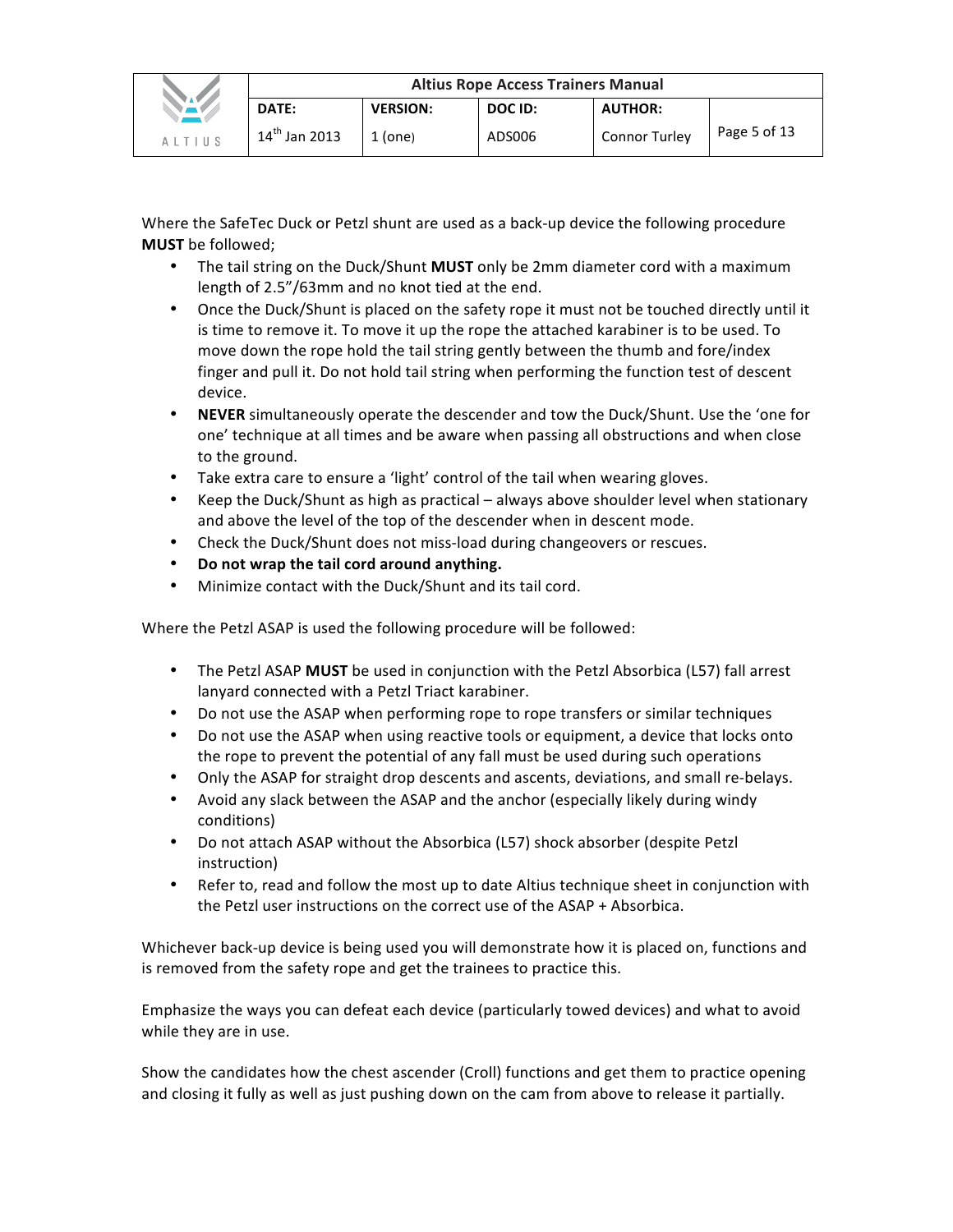|        | <b>Altius Rope Access Trainers Manual</b> |                 |         |                      |              |  |
|--------|-------------------------------------------|-----------------|---------|----------------------|--------------|--|
|        | DATE:                                     | <b>VERSION:</b> | DOC ID: | <b>AUTHOR:</b>       |              |  |
| ALTIUS | $14^{th}$ Jan 2013                        | $1$ (one)       | ADS006  | <b>Connor Turley</b> | Page 6 of 13 |  |

Demonstrate how it is placed on the rope and how it slides up by squatting down and standing slowly allowing the working rope to slide through smoothly. Explain the ramifications of shock loading a tooth device and why you should never be in a position where this is a possibility.

Next show them how the hand ascender (ascension) functions and how it placed on, moved up and removed from the rope. Explain that in conjunction with the foot-loop/etrier the hand ascender is an aid to ascending the rope and not a backup device or point of contact in this situation.

Now demonstrate ascending about 6  $\frac{1}{2}$ m up the rope showing how the backup is moved and the Croll slides up when you stand in the foot-loop. After this demonstrate how to down climb using the Croll (jimmying) whilst maintaining the backup device's position correctly.

Get the trainees to practice this maneuver and offer encouragement and pointers as needed.

Once they have practiced a number of times ask them to remain on the ground and demonstrate how the I'D is used including the etched diagrams on the faceplate and inside on the device. Show them how it is loaded correctly explaining what happens if it is loaded incorrectly. Take in the tension on your working line so the I'D is fully loaded and sit down into it to demonstrate how it functions and the operators correct hand placement. Get them all to practice loading, sitting in, working and unloading the I'D on the ground.

Once they are confident in the loading and use of the I'D demonstrate ascending on ascenders, changing over and descending on the I'D whilst maintaining the backup device correctly and preforming a test 'bump check'. When you have done this invite them to try it themselves but get them to inform you when they are ready to step out of their Croll and into their I'D so you can do a visual check. Once they have practiced it a suitable amount invite them to now go higher and again once they have mastered this you can stop for morning break.

At the morning break take a passport style photo of each candidate in whatever the approved method is for the training center and send these to the office along with the 'Training Sign-In Sheet' and the candidate forms.

After the break get the trainees to practice what they have learnt so far for a suitable period of time. When you are comfortable with their level of understanding and practice move on to the rope-to-rope transfer and teach it according to the current 'Altius Training Manual'.

Demonstrate the maneuver yourself whilst explaining the process and in particular emphasizing the four points of contact at all times throughout. Once you are back on the ground recap the steps and then get the trainees to work through it.

This should bring you up to lunch so set a return time that you want them back in their harnesses and then point out the various places that they can buy lunch from.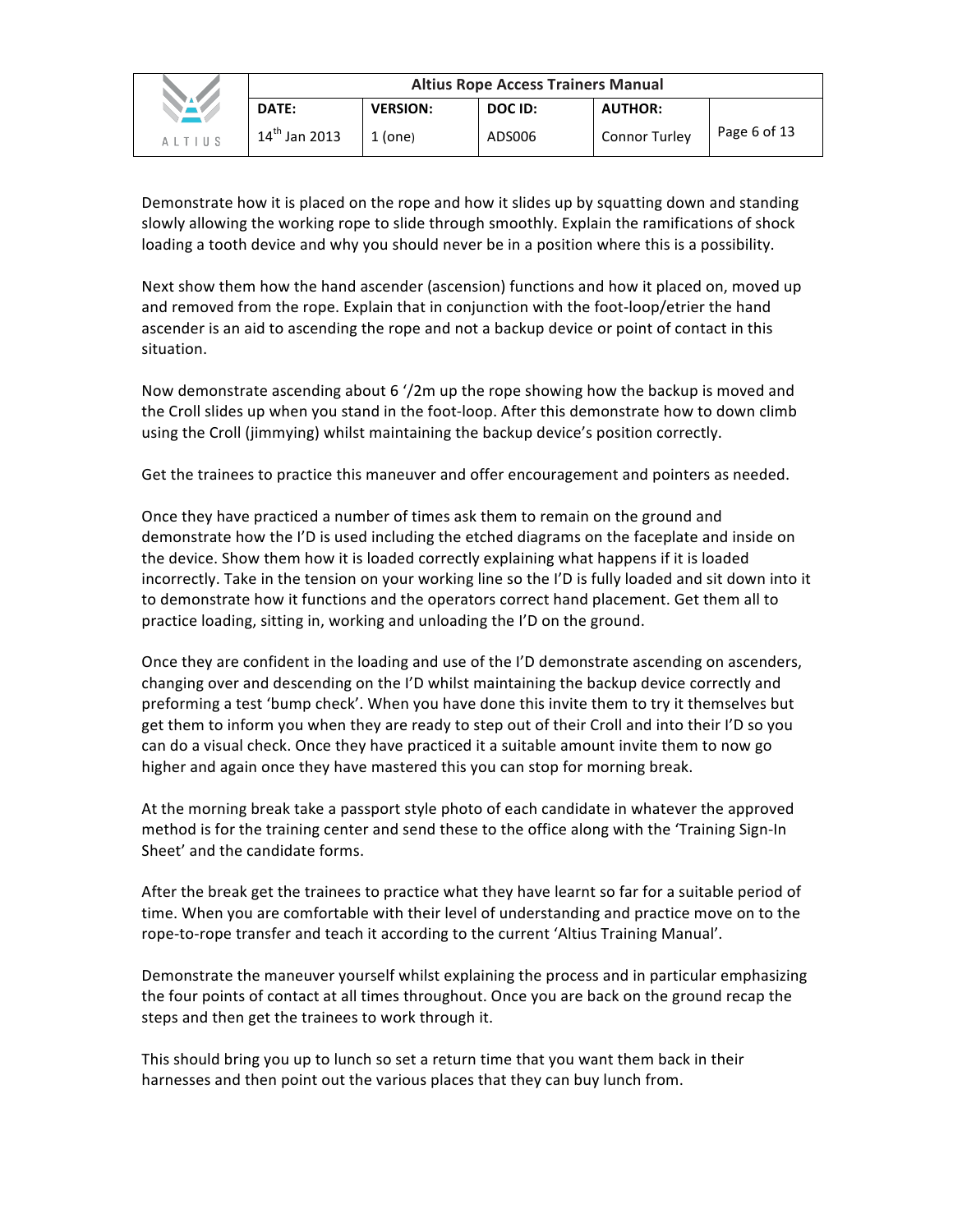|                                         | <b>Altius Rope Access Trainers Manual</b> |                 |         |                      |              |  |  |
|-----------------------------------------|-------------------------------------------|-----------------|---------|----------------------|--------------|--|--|
|                                         | DATE:                                     | <b>VERSION:</b> | DOC ID: | <b>AUTHOR:</b>       |              |  |  |
| $A$ $\perp$ $T$ $\perp$ $\parallel$ $S$ | $14^{th}$ Jan 2013                        | $1$ (one)       | ADS006  | <b>Connor Turley</b> | Page 7 of 13 |  |  |

After lunch get them to re-cap and practice the maneuvers from the morning and then move on to passing knots and teach it according to the current 'Altius Training Manual'. Demonstrate the maneuver yourself whilst explaining the process and explain the various reasons why there might be knots in a rope. Once you are back on the ground recap the steps and then get the trainees to work through it.

Once they are comfortable with this you should be late on in the afternoon so get the candidates to disassemble their kits and untie on of their cow's tail and remove it from the harness and keep it with them. Get them to place all the rest of their personal equipment in the box and place the helmet on the outside. This serves as a marker to who owns which box as their name is on the helmet and allows the helmets to dry out and air overnight.

Using the cow's tails that they now all have teach the knots that are specified in the 'Altius Training Manual' until you are confident that they have grasped them. Invite the candidates to take the cow's tail home with them to practice the knots in the evening.

Move all of your trainees into the classroom and teach them all the theory surrounding Fall Factors and why we keep towed back up devices high. Ensure that you make the theory relevant to the situations they will find themselves in, both in training and work.

At the end of the day ensure that the trainees tidy up the training center with you by coiling the ropes and tidying away their personal kits and any dummies and/or hauling weights used.

Point out the relevant pages in the training manuals to the candidates pertaining to what was covered that day and invite them to read those in the evening. Hand out the relevant question papers to the level 2's & 3's and get them to work on them in the evenings.

Give them the start time you want them at the next day and then send them off home.

Once they have all gone home go into the training area tidy the equipment bench/area, sweep the floor and throw away any other rubbish lying around. Once this is done replace the bars or locks on the fire exit doors and turn off the lights.

Tidy the training classroom and get it ready for the next day.

## **Tuesday (Day Two)**

Go into the training area and turn on lights, remove any bar or locks from fire exits and check the training equipment against the manifest.

Get yourself a blank "TBS" and complete the relevant parts then once all the trainees have arrived start your morning safety talk based on your Toolbox Talk sheets.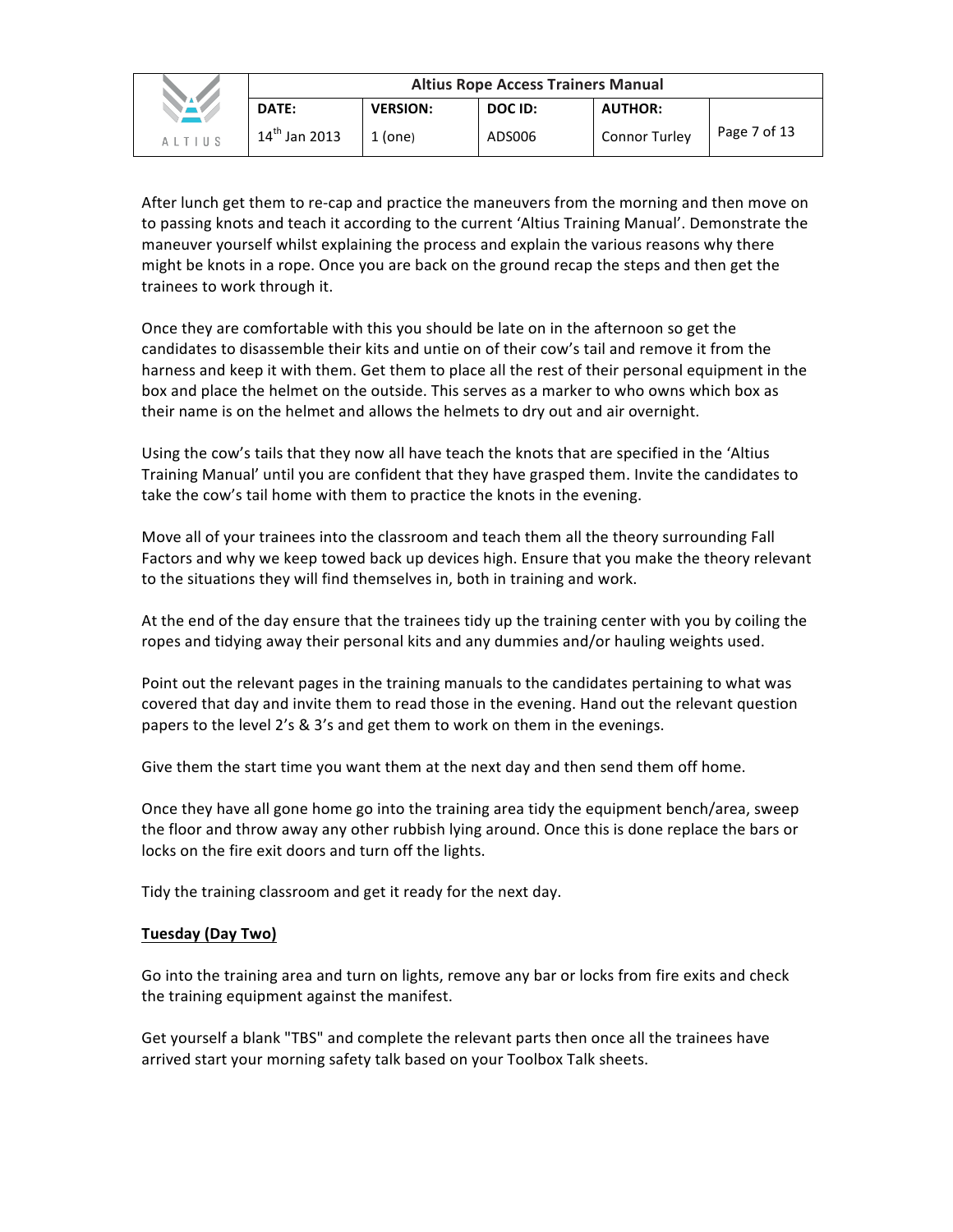|               | <b>Altius Rope Access Trainers Manual</b> |                 |         |                |              |  |  |
|---------------|-------------------------------------------|-----------------|---------|----------------|--------------|--|--|
|               | DATE:                                     | <b>VERSION:</b> | DOC ID: | <b>AUTHOR:</b> |              |  |  |
| <b>ALTIUS</b> | $14^{th}$ Jan 2013                        | 1 (one)         | ADS006  | Connor Turley  | Page 8 of 13 |  |  |

Ask if anyone has any questions about the previous days training or about anything they read in the training manual.

Get everyone in to the training area and kitted up. Assist the level 1's with attaching their cow's tails and showing them the correct way to check each other's kits and what to look for.

Start by re-capping what they learnt the day before and get them all to practice everything they learnt so far and give some tips on improving technique to avoid strains etc. Once they are at a comfortable standard move on to the next topic.

Show and explain what deviations and re-belays are and when they can and cannot be used and point out the differences between them. Demonstrate each of the maneuvers and then re-cap on the steps taken once back on the ground.

Allow them plenty of time to practice these maneuvers and monitor and correct as needed.

Explain the different types of safe working at height systems including work positioning, fall prevention and fall arrest. Demonstrate the different types of fall arrest devices that you have available and how to go from work positioning to fall arrest and back. Demonstrate how to climb using fall arrest lanyards and then give them time to practice. This should bring you up to morning break.

After the break explain and demonstrate the methods for going over various edges and how best to navigate around edge protection and mid-rope protection. During this time also explain and demonstrate the use of a work seat.

This should bring you up to lunchtime.

Following lunch get the trainees to practice all they have learnt so far.

Next move on to rigging of ropes using small 'Y' hangs and reinforce the use of the twin rope system and dual anchors.

Move all the trainees into the training classroom and explain all the theory regarding angles and forces paying particular attention to reinforce the ideal and critical maximum angles. Explain the formula for working out the forces applied to anchors based on the angle of the 'Y' hang.

At the end of the day ensure that the trainees tidy up the training center with you by coiling the ropes and tidying away their personal kits and any dummies and/or hauling weights used.

Point out the relevant pages in the training manuals to the candidates pertaining to what was covered that day and invite them to read those in the evening.

Give them the start time you want them at the next day and then send them off home.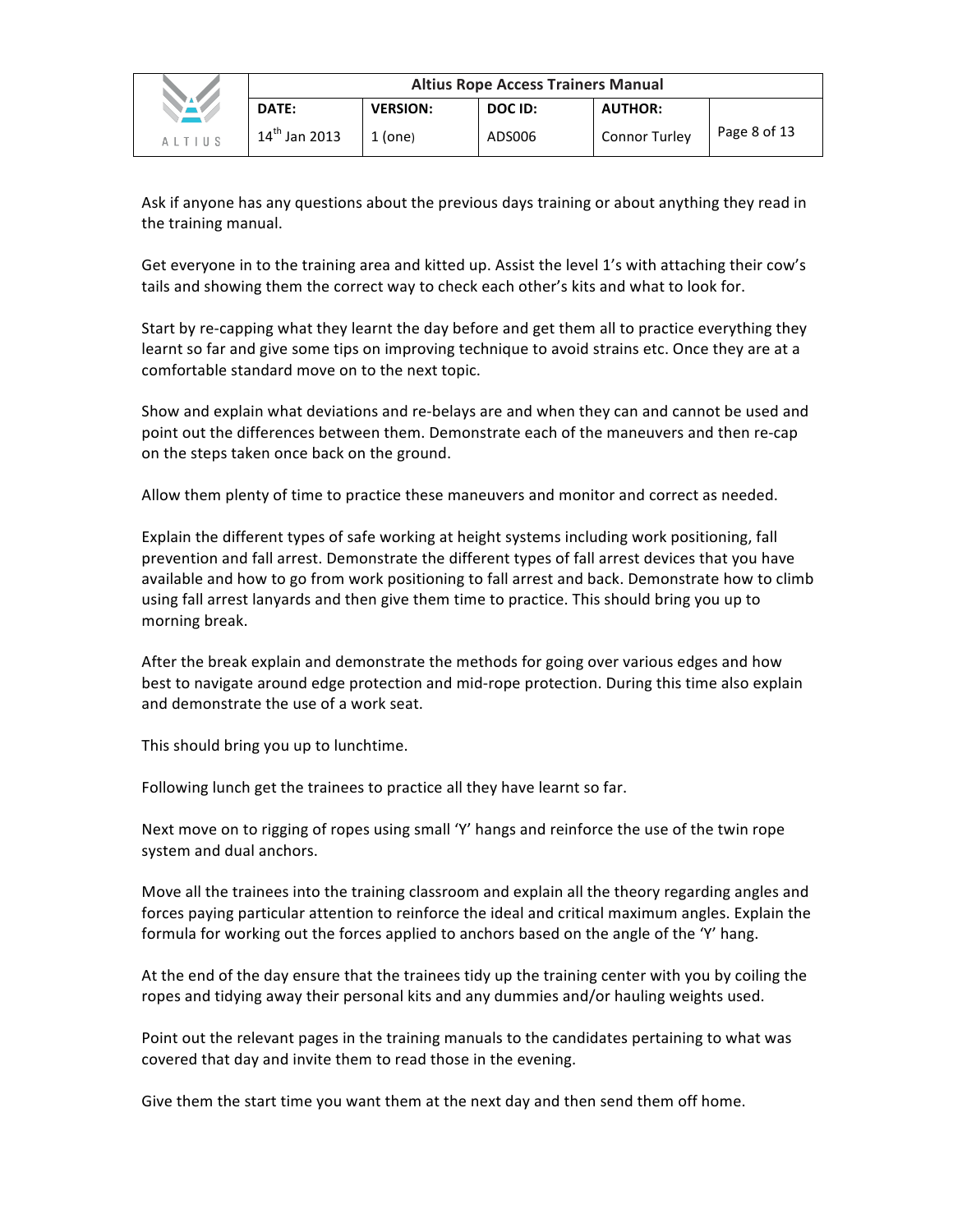|        | <b>Altius Rope Access Trainers Manual</b> |                 |         |                      |              |  |  |
|--------|-------------------------------------------|-----------------|---------|----------------------|--------------|--|--|
|        | DATE:                                     | <b>VERSION:</b> | DOC ID: | <b>AUTHOR:</b>       |              |  |  |
| AITIUS | $14^{th}$ Jan 2013                        | $1$ (one)       | ADS006  | <b>Connor Turley</b> | Page 9 of 13 |  |  |

Once they have all gone home go into the training area tidy the equipment bench/area, sweep the floor and throw away any other rubbish lying around. Once this is done replace the bars or locks on the fire exit doors and turn off the lights.

Tidy the training classroom and get it ready for the next day.

# **Wednesday** (day 3)

Go into the training area and turn on lights, remove any bar or locks from fire exits and check the training equipment against the manifest.

Get yourself a blank "TBS" and complete the relevant parts then once all the trainees have arrived start your morning safety talk based on your Toolbox Talk sheets.

Ask if anyone has any questions about the previous days training or about anything they read in the training manual.

Get everyone in to the training area and kitted up. Oversee the level 1's attaching their cow's tails and encourage them to check each other's kits.

Start by re-capping what they learnt the day before and get them all to practice everything they learnt so far and give some tips on improving technique to avoid strains etc. Once they are at a comfortable standard move on to the next topic.

After they are all comfortable on the maneuvers they have learnt so far and are moving smoothly move on to aid climbing on fixed anchors. Demonstrate this yourself and particularly emphasize the danger of going to one point of contact. If possible in the training venue initially have them do this at a low level just off of the ground so very close supervision can be provided.

Once they have done this explain the difference between this and climbing on mobile anchors and let them practice this technique as well.

This will bring you up to lunch.

When they return from lunch, move on to the descent rescue using two sets of ropes. Ensure that you have familiarized yourself with the most up to date method of teaching this as laid out in the Altius Training Manual, do not assume that this technique is the same as the last time you taught.

At the end of the day ensure that the trainees tidy up the training center with you by coiling the ropes and tidying away their personal kits and any dummies and/or hauling weights used.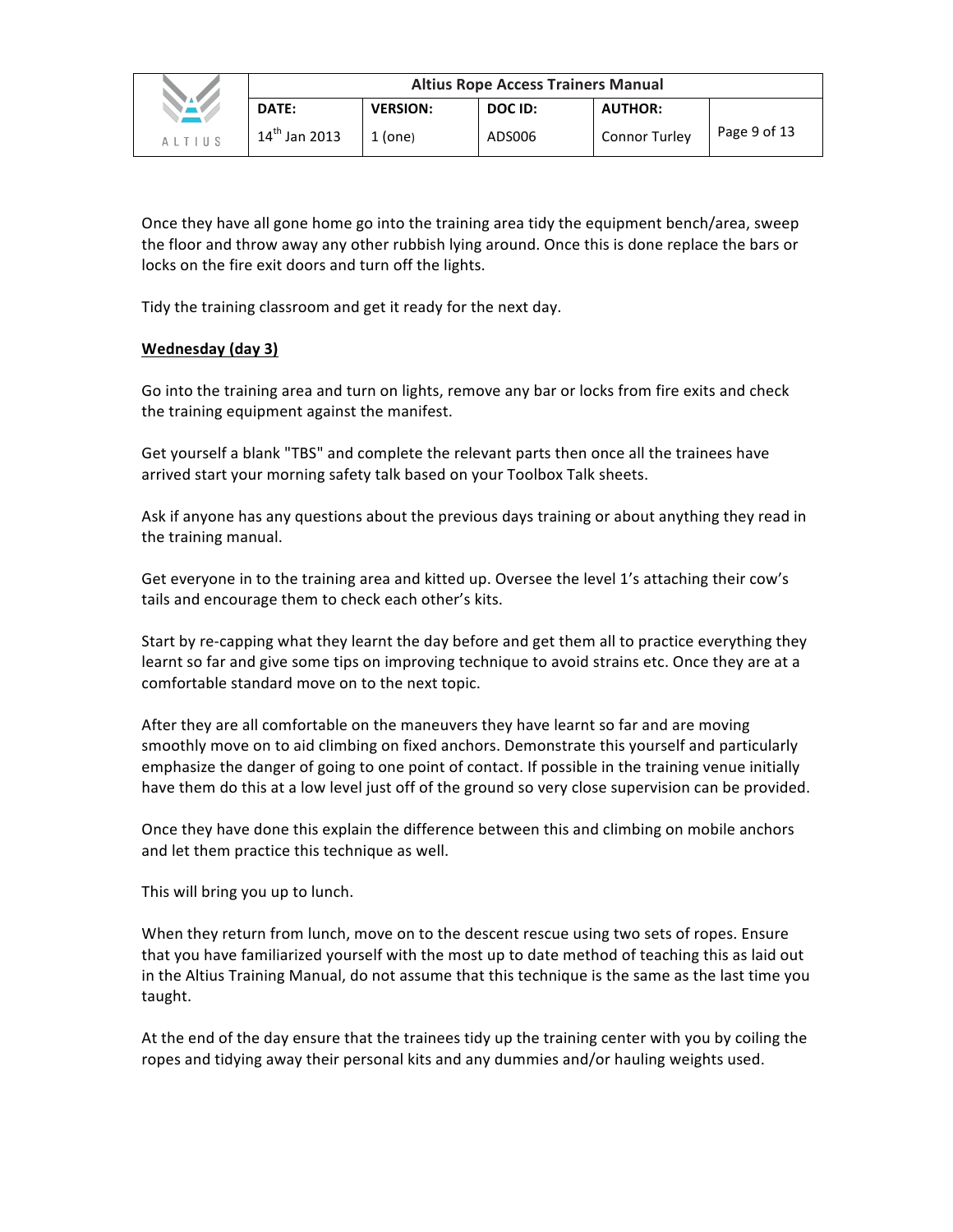|               | <b>Altius Rope Access Trainers Manual</b> |                 |         |                      |                 |  |
|---------------|-------------------------------------------|-----------------|---------|----------------------|-----------------|--|
|               | DATE:                                     | <b>VERSION:</b> | DOC ID: | <b>AUTHOR:</b>       |                 |  |
| <b>ALTIUS</b> | $14^{\sf th}$<br>Jan 2013                 | $1$ (one)       | ADS006  | <b>Connor Turley</b> | Page 10 of $13$ |  |

Point out the relevant pages in the training manuals to the candidates pertaining to what was covered that day and invite them to read those in the evening.

Give them the start time you want them at the next day and then send them off home.

Once they have all gone home go into the training area tidy the equipment bench/area, sweep the floor and throw away any other rubbish lying around. Once this is done replace the bars or locks on the fire exit doors and turn off the lights.

Tidy the training classroom and get it ready for the next day.

# **Thursday (day 4)**

Go into the training area and turn on lights, remove any bar or locks from fire exits and check the training equipment against the manifest.

Get yourself a blank "TBS" and complete the relevant parts then once all the trainees have arrived start your morning safety talk based on your Toolbox Talk sheets.

Ask if anyone has any questions about the previous days training or about anything they read in the training manual.

Get everyone in to the training area and kitted up. Oversee the level 1's attaching their cow's tails and encourage them to check each other's kits.

Start by re-capping what they learnt the day before and get them all to practice everything they learnt so far and give some tips on improving technique. Once they are at a comfortable standard tell them that you are going to put them through a mock assessment this morning.

Use the training white board with the syllabus on to get the trainees to understand all the maneuvers that they need to preform and ask them to tick/mark them off as and when they have completed them. Get them all to run through all of the maneuvers that will be required on the assessment. This mock assessment will continue after the morning break until lunchtime.

After they return from lunch bring them into the training classroom and give them the written test. Explain the parameters of the test and the results needed for a pass and what would constitute a major discrepancy and a minor discrepancy.

Once this is completed get them to mark each other's papers and then go over and explain any incorrect answers and the reasons for them.

Have the trainees finish off the day practicing all the maneuvers they have been taught and ensure that they are picking up on anything they have been unsure of.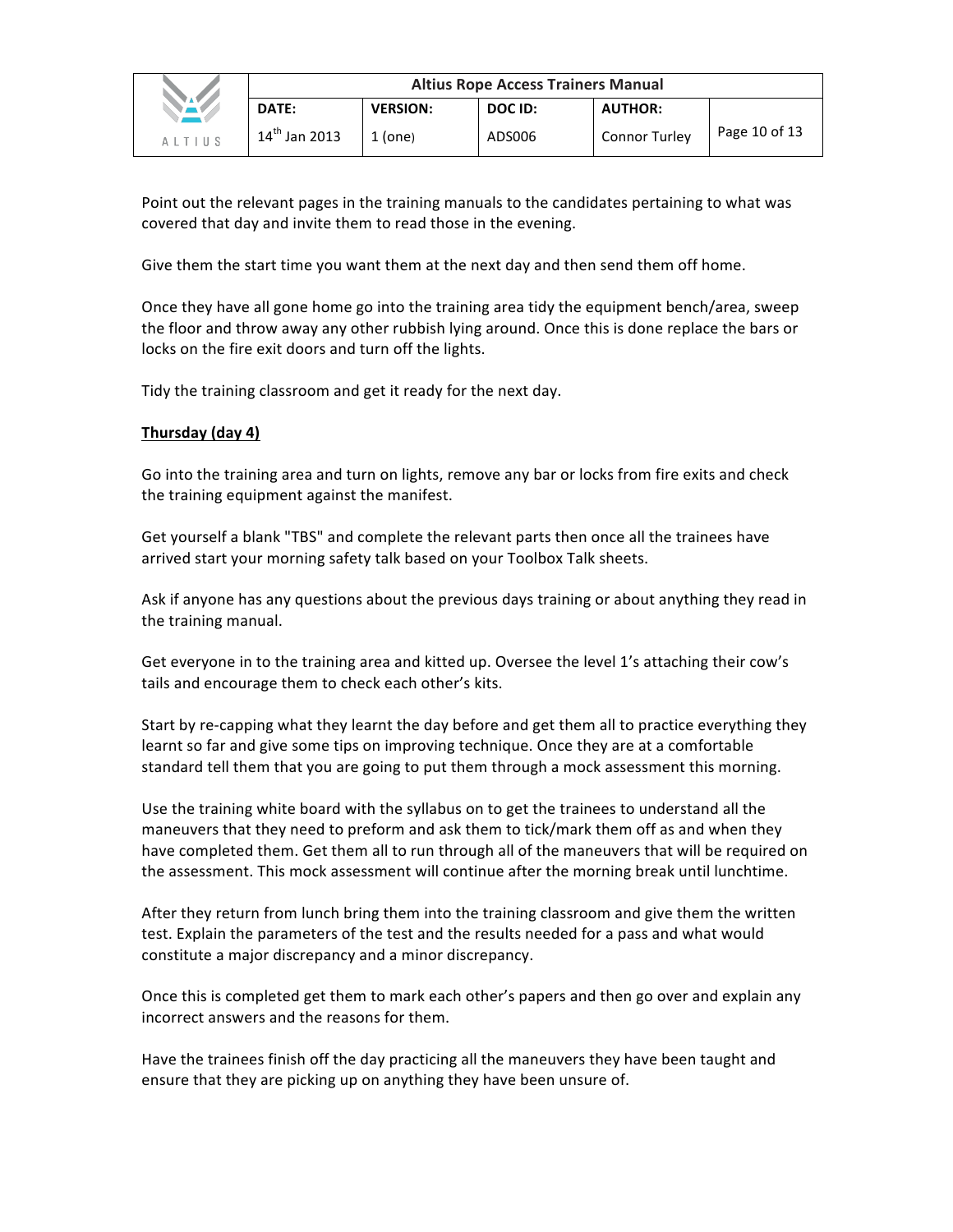|               | <b>Altius Rope Access Trainers Manual</b> |                 |         |                      |               |  |  |
|---------------|-------------------------------------------|-----------------|---------|----------------------|---------------|--|--|
|               | DATE:                                     | <b>VERSION:</b> | DOC ID: | <b>AUTHOR:</b>       |               |  |  |
| <b>ALTIUS</b> | $14^{th}$ Jan 2013                        | 1 (one)         | ADS006  | <b>Connor Turley</b> | Page 11 of 13 |  |  |

At the end of the day ensure that the trainees tidy up the training center with you by coiling the ropes and tidying away their personal kits and any dummies and/or hauling weights used.

Give them the start time you want them at the next day and then send them off home.

Once they have all gone home go into the training area tidy the equipment bench/area, sweep the floor and throw away any other rubbish lying around. Once this is done replace the bars or locks on the fire exit doors and turn off the lights.

Tidy the training classroom and get it ready for the next day.

# **Friday (Assessment Day)**

Go into the training area and turn on lights, remove any bar or locks from fire exits and check the training equipment against the manifest.

Greet the assessor and go over the IRATA 006R Form with them during a walk round of the training area. Provide them with a helmet. Obtain a pad of IRATA assessment forms from the assessor.

Get yourself a blank "TBS" and complete the relevant parts then once all the trainees have arrived start your morning safety talk based on your Toolbox Talk sheets.

Introduce the assessor to the candidates and let him then take over.

Using the candidate forms fill out the IRATA assessment form for each trainee. Fill out the names and levels of all candidates on the assessment day form and leave for the assessor to complete once the assessment is over.

Be available to answers any questions the assessor may have and to oversee the day.

After the assessment explain how the process of certification works and also how to fill out their logbooks and what is needed to maintain their level or upgrade.

At the end of the day ensure that the trainees tidy up the training center with you by coiling the ropes and tidying away their personal kits and any dummies and/or hauling weights used.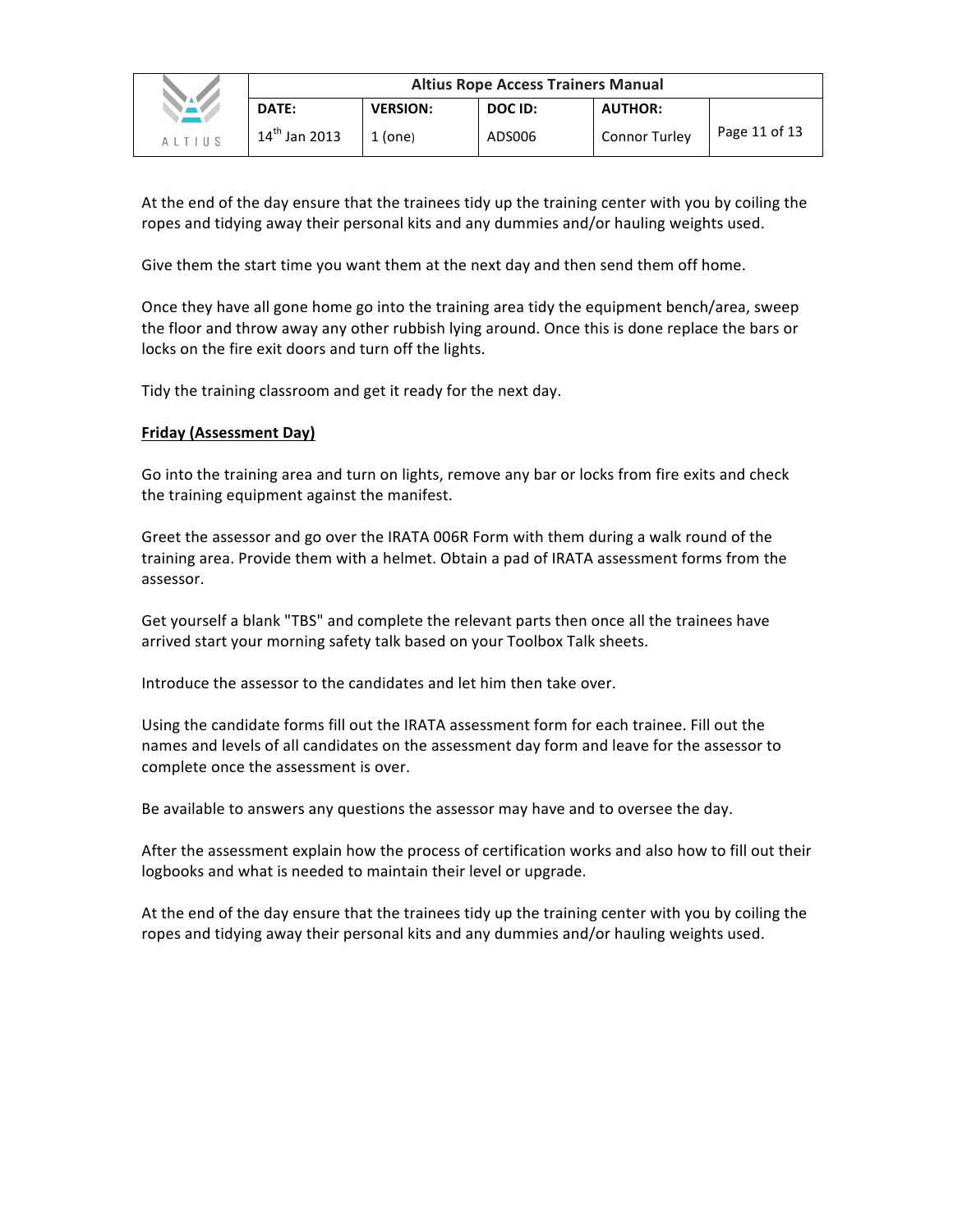|               | <b>Altius Rope Access Trainers Manual</b> |                 |         |                      |               |
|---------------|-------------------------------------------|-----------------|---------|----------------------|---------------|
|               | DATE:                                     | <b>VERSION:</b> | DOC ID: | <b>AUTHOR:</b>       |               |
| <b>ALTIUS</b> | $14^{th}$ Jan 2013                        | $1$ (one)       | ADS006  | <b>Connor Turley</b> | Page 12 of 13 |

Once they have all gone home prepare all of your paper work from the course in the order below:

- 1) IRATA assessment day form signed by assessor
- 2) Candidate paperwork in the following order;
	- a) IRATA assessment form
	- b) Candidate registration form/Medical release/Altius waiver
	- c) Completed, marked and signed off test papers
- 3) Completed daily toolbox/tailgate talks
- 4) Completed JHA

Arrange for all of this paperwork to be sent to the office and once this is done go into the training area tidy the equipment bench/area, sweep the floor and throw away any other rubbish lying around. Once this is done replace the bars or locks on the fire exit doors and turn off the lights. 

Tidy the training classroom and get it ready for the next course.

## **Additional Notes**

| <b>Topic</b>                  | Avoided by or made easier to deal with by:                                                                                                                                                                           |
|-------------------------------|----------------------------------------------------------------------------------------------------------------------------------------------------------------------------------------------------------------------|
| Breaking into tight rope      | Extra rope and equipment results in similar to "Hanging haul" or<br>"Basic haul" depending on situation.                                                                                                             |
| Short link                    | Attachment always made via "soft link" which may be cut in<br>Emergency.                                                                                                                                             |
| Large re-belay                | Loop avoided by having 2 separate ropes knotted together in center (may be<br>unfastened if required), which is now just a rope to rope transfer. Extra rope<br>facilitates access by rescuer.                       |
| Descent passing knots         | 1) Avoid tying mid rope knots if possible.<br>2) Avoid having rope that only just reaches the ground, allows extra knot to be<br>tied.<br>[3] Where knots must be used in both ropes-tie knots at different heights. |
| Horizontal<br>tensioned ropes | Use of a pullback line to either end, attached to operative, as with equipment<br>being pulled across.                                                                                                               |
| Snatch rescue                 | 1) Ropes rigged to descender allowing ropes and casualty to be lowered<br>remotely.<br>2) An extra rope facilitates access by rescuer, especially if ropes are tight or<br>damaged.                                  |